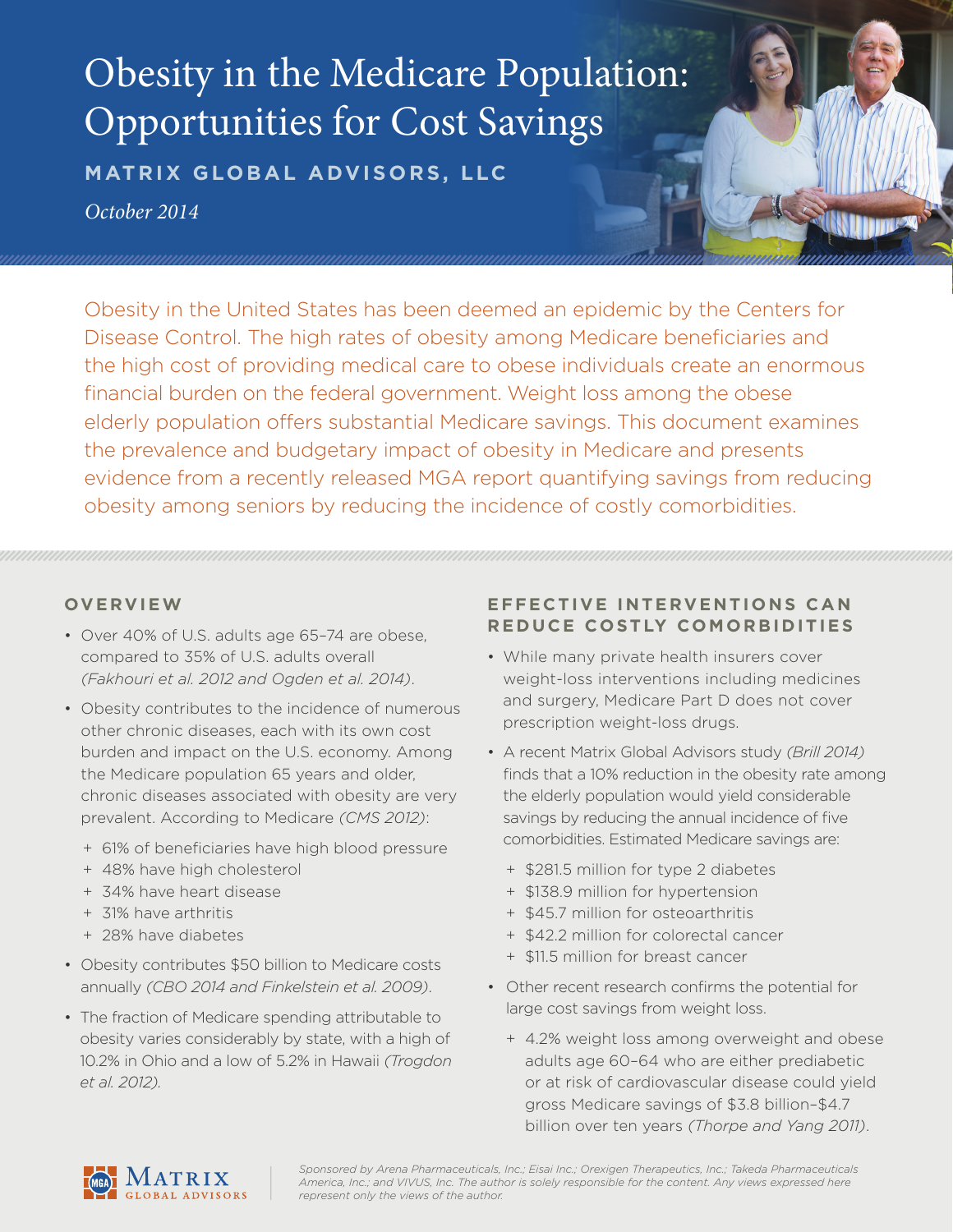## **PART 1: 40% OBESITY PREVALENCE AND \$50 BILLION OBESITY COST IN MEDICARE**

#### Obesity Prevalence in Medicare

Obesity prevalence—the share or proportion of a population that is obese—is 40% among adults age 65-74. (See Chart 1.) This compares to an obesity rate of 35% among U.S. adults overall. Older women used to outpace older men in obesity prevalence, but in the last fifteen years, obesity has increased among older men but remained steady among older women *(Fakhouri et al. 2012).*

#### CHART 1. 2 OUT OF 5 ADULTS AGE 65–74 ARE OBESE



*Source: Fakhouri et al. 2012.*

#### Obesity Costs Borne by Medicare

Health care costs associated with obesity are responsible for 8.5% of total annual Medicare spending (Finkelstein et al. 2009). By this measure, approximately \$50 billion of the \$585 billion in Medicare spending in 2013 *(CBO 2014)*  is attributable to obesity. (See Chart 2.)

More recently, health economists estimated the cost impact of obesity by state and found significant variation *(Trogdon et al. 2012)*. For example, Medicare costs attributable to obesity are highest in California (\$3.4 billion annually), and lowest in Wyoming (\$35 million annually). The fraction of Medicare spending attributable to obesity also varies considerably, with a high of 10.2% in Ohio and a low of 5.2% in Hawaii.

#### CHART 2. OBESITY IS RESPONSIBLE FOR \$50 BILLION (8.5%) OF THE \$585 BILLION IN ANNUAL MEDICARE SPENDING



*Source: Finkelstein et al. 2009 and CBO 2014.*

#### Obesity and Comorbidities in Medicare

Obesity, a chronic disease itself, contributes to the incidence (the risk of acquiring a disease in a given time period) of numerous other chronic diseases such as diabetes, cardiovascular disease (CVD), osteoarthritis, and certain cancers. The direct cost of these diseases is enormous and highly associated with obesity. For example, nearly half of all U.S. adults with CVD are obese, and CVD costs nearly \$200 billion annually *(Go et al. 2014)*.

Both the prevalence and incidence of comorbidities are higher among the elderly than among U.S. adults generally. For example, the prevalence of diabetes among all U.S. adults is 12.3%, while the prevalence among those 65 and over is 25.9% *(CDC 2014)*. And new cases of diabetes in 2012 totaled 7.8 for every thousand U.S. adults and 11.5 for every thousand adults age 65 and over *(Ibid.)*. On top of this, comorbidities are typically more expensive to treat among the elderly. For example, the annual per-person medical cost among U.S. adults with diabetes is \$6,414 but \$9,061 among adults with diabetes age 65 and over *(Dall et al. 2009)*. This means that Medicare bears a disproportionate share of the health care costs associated with obesity and its comorbidities.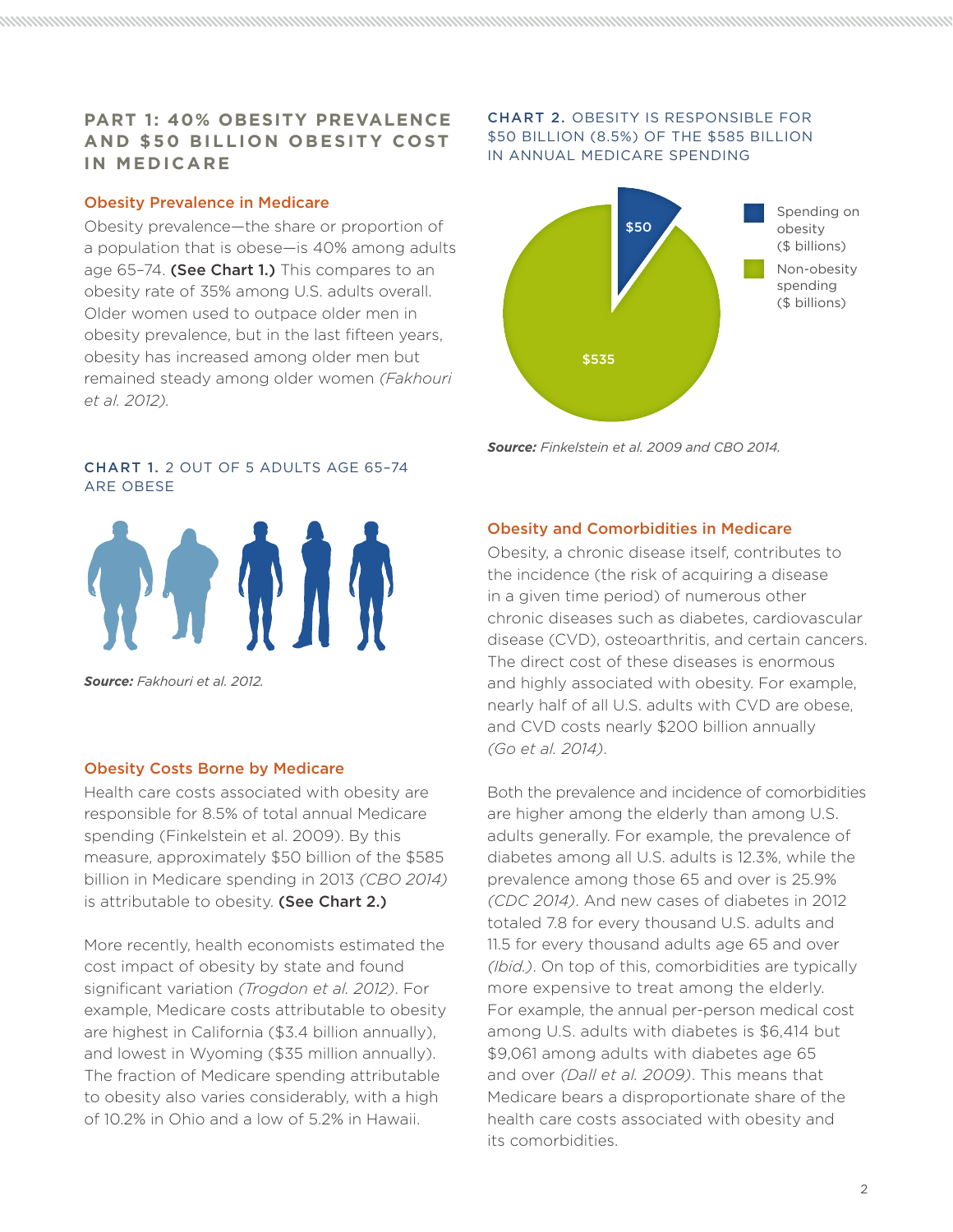## **PART 2: WEIGHT LOSS CAN CREATE MEDICARE SAVINGS**

#### Weight-Loss Interventions

Weight-loss interventions include pharmaceuticals, surgery, diet and exercise, and medical weightloss programs. Some of these interventions are covered by insurance while others are not. Notably, prescription weight-loss medicines are not covered under Medicare Part D, excluding one potential method for achieving weight loss in this demographic.

While each type of treatment yields different successes and carries different risks, in all cases, successful weight loss is associated with improved health outcomes and reduced risks of comorbidities, which translate into savings. Because the prevalence and incidence of comorbidities are generally higher among the elderly, the savings opportunity from reducing obesity is greater in the Medicare population than it is in the U.S. adult population as a whole.

## New Analysis: Medicare Savings Achievable Through Weight Loss

Weight loss among the obese can both reduce the severity of comorbidities in people who are already afflicted and prevent comorbidities before they develop. A new analysis conducted by Matrix Global Advisors (MGA) estimates potential savings — for the U.S. health care system as a whole and for Medicare in particular — from the latter *(Brill 2014)*. Specifically, the analysis models potential savings from preventing the development of five comorbidities by reducing the U.S. obesity rate by 10%. MGA calculates the new annual incidence for each comorbidity following a 10% drop in the obesity rate and estimates the savings that would be realized for the people who will not develop the disease in question as a result of weight loss. For each of the five modeled comorbidities, estimated Medicare savings in one year range from \$11.5 million from the prevention of breast cancer to \$281.5 million from the prevention of type 2 diabetes. (See Chart 3.) Estimates reflect gross savings since they do not include the cost of interventions.



#### CHART 3. MEDICARE SAVINGS FROM PREVENTING ONSET OF SELECTED COMORBIDITIES THROUGH OBESITY REDUCTION AMONG 65+ POPULATION (\$ MILLIONS/YEAR)

*Note: Estimates should not be added as there may be some overlap of risk factors for the various diseases. Source: Alex Brill, "Health and Economic Benefits of Weight Loss among Obese U.S. Adults," Matrix Global Advisors, LLC, August 2014.*